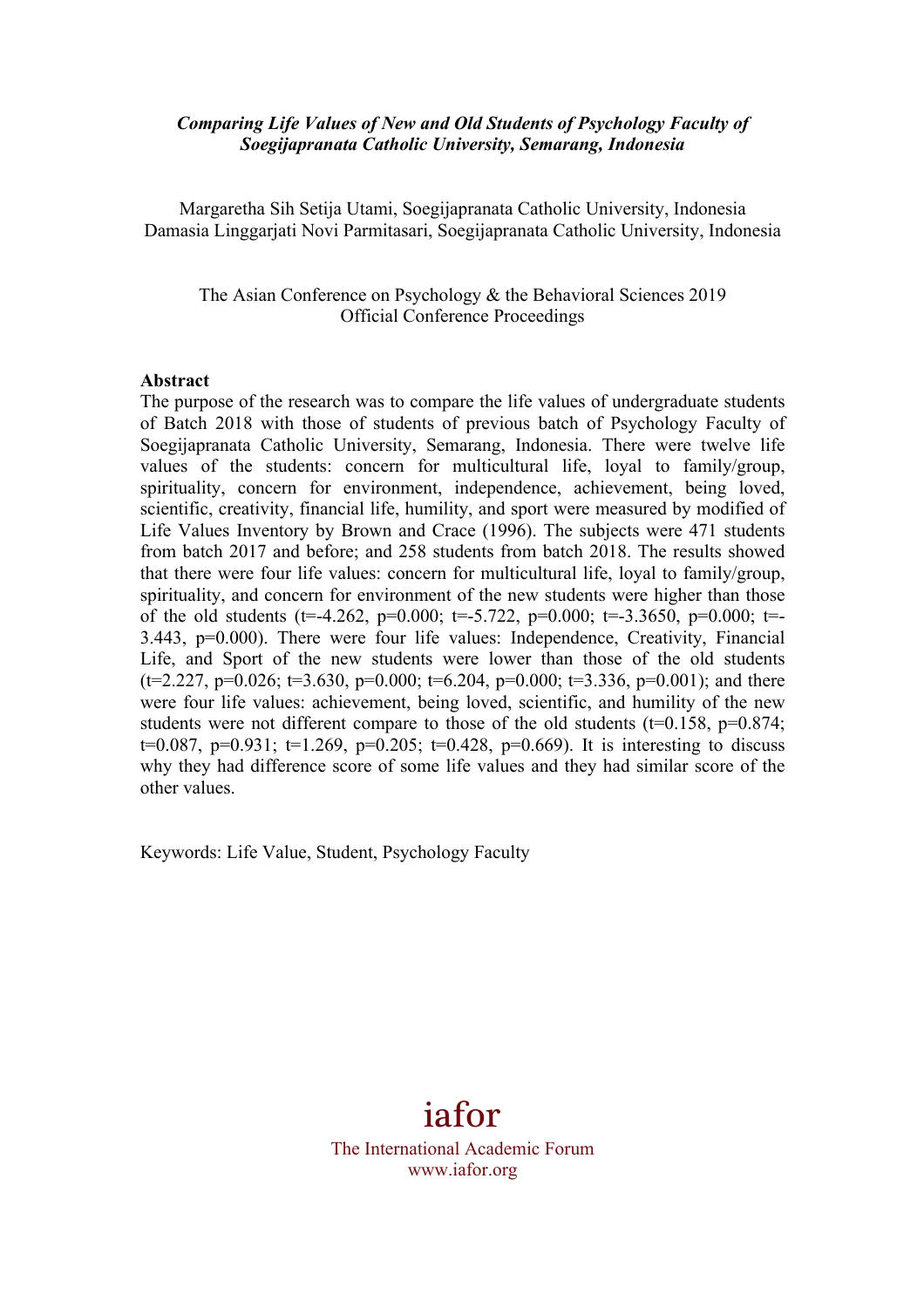#### **Introduction**

Taormina (2017) stated that values are the ideas, concepts, and qualities that are considered important in life. Values are traditionally understood as honor and morality, but this may be more noticed by people whose basic needs are met. It is different compared to the value definitions which stated by other researches. According to Shahidul, Karim, and Suffiun, (2016), values are beliefs which are tied inseparable from emotion and subjective. Values are a motivational construct. They refer to the desirable goals people strive to attain.

According to Central Board of Secondary Education of India (2012), values are like seeds that sprout, become saplings, grow into trees and spread their branches all around. Building up of values system starts with the individual, moves on to the family and community, reorienting systems, structures and institutions, spreading throughout the land and ultimately embracing the planet as a whole.

"Values are defined as everything from eternal ideas and guiding principles that lead to desirable behavioral patterns and are positive. They involve both the cognitive and affective dimensions and provide an important basis for individual choices based on connecting thoughts and feelings and emotions leading to positive action" (Central Board of Secondary Education of India, 2012, p.16)

There are many kinds of values. According to Kulzhanova and Kulzhanova (2016), values can be divided to be two types. They are life values dan cultural values. Life values are values which given to a person by nature. Cultural values are values which created by people. Cultural values are divided into material values and spiritual values. Material values are values that fulfil bodily human needs. Spiritual values are values which satisfying spiritual needs.

This is slightly different compared to the opinion of Taormina (2017) which states that values are distinguished between modern values and traditional values. Traditional values are divided into two, namely personal traditional values and public traditional values.

According to Shahidul et.al (2016), there are six values, namely political values, theoretical values, aesthetic values, religious values, and hedonistic values. It is different comparing to Sherry and Verma concept. Sherry and Verma (in Shahidul et.al, 2016) stated that there are ten human values. They are religious, social, democratic, aesthetic, economic, knowledge, hedonistic, power, family prestige and health value. Brown & Crace (2002) divided values to be loyal to family/group, spirituality, concern for environment, independency, achievement, being loved, scientific, creativity, financial life, humility,and sport.

The influencing factors of values are different among experts' opinion. The most important determinant of values, according to Shahidul et.al (2016), is social level of family because personal values was developed in early life. But the values also can be changed by the society and social media. Kulzhanova and Kulzhanova (2016) stated that personal values are the most stable characteristics of person in society. But it can be influenced by experiences and regulation in his or her community.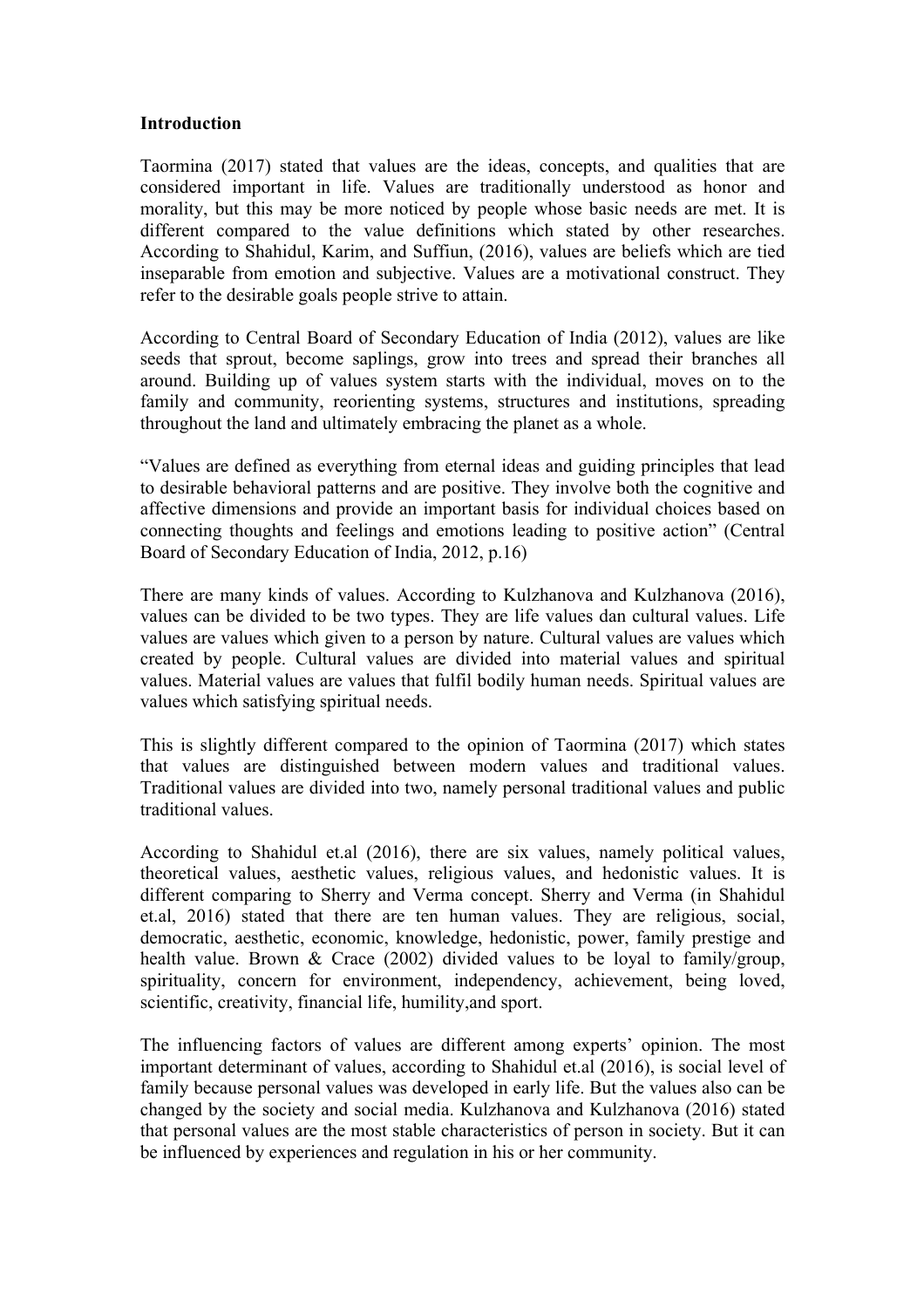Sadhana Parashar, the Director (Academics and Training) of Central Board of Secondary Education of India (2012) stated that values can be taught at school or home schooling programs. According to the Central Board of Secondary Education of India (2012) value education can be done included in curriculum or extra curriculum of an educational institution. Values cannot be taught as subjects such as Mathematics, Indonesian language, or Physics. Values education is integrated into every subject and climate schools or institutions.

The Purposes of Indonesian Higher Education according to Laws of The Republic Indonesia Number 12 of 2012 About Higher Education are 1) To grow the potency of the students to become believers and to be devoted to God Almighty and to be noble, healthy, knowledgeable, capable, creative, independent, skilled, competent, and cultured for the benefit of the nation; 2) To produce masters of Science and / or Technology to fulfill national interests and increase the competitiveness of the nation; 3) To produce Science and Technology through Researches that pay attention to and applies the value of humanities to benefit the progress of the nation, as well as the progress of civilization and the welfare of mankind; and 4) To realize Community Service based on reasoning and research works that are useful in advancing public welfare and educating the life of the nation.

To achieve the goals of the purposes of Indonesian Higher Education, Soegijapranata Catholic University states the Main Academic Interest is Eco-Settlement, we have to concern about Ecological Livelihood. The Vision of Psychology Faculty, Soegijapranata Catholic University is becoming an academic community which is meaningful for multicultural communities by biopsychosocial approach based on Christian values: love, justice, and honesty.

To acheive the vision, Psychology Faculty of Soegijapranata Catholic University has activities for students consists of taking education that included 144 credits, doing research, doing community service, and doing extracurricular programs. The extracurricular programs include leadership program; scientific programs such as academic writing and debating; community service; sports; music; dancing; singing; and religious activities. Do the activities change the life values of the students? It is interested to study the comparison between the values of new undergraduate students and the old undergraduate students. The purpose of the study is to compare the life values of undergraduate students of Batch 2018 with those of students of previous batch of Psychology Faculty of Soegijapranata Catholic University, Semarang, Indonesia.

To study the comparison among life values of the students, we used modified Life Values Inventory by Brown and Crace (2002). The inventory was modified by Utami, Pratiwi, & Parmitasari (2018), the values of university students was added with concern for multicultural life. The subjects of this research consisted of 471 students from batch 2017 and before; and 258 students from batch 2018.

The results of this study are as follows. There are four values of new students (students of batch 2018) which are higher than those of old students (students of previous batches). They are concern for multicultural life; loyal to family/group; spirituality; and concern for environment (see Table 1).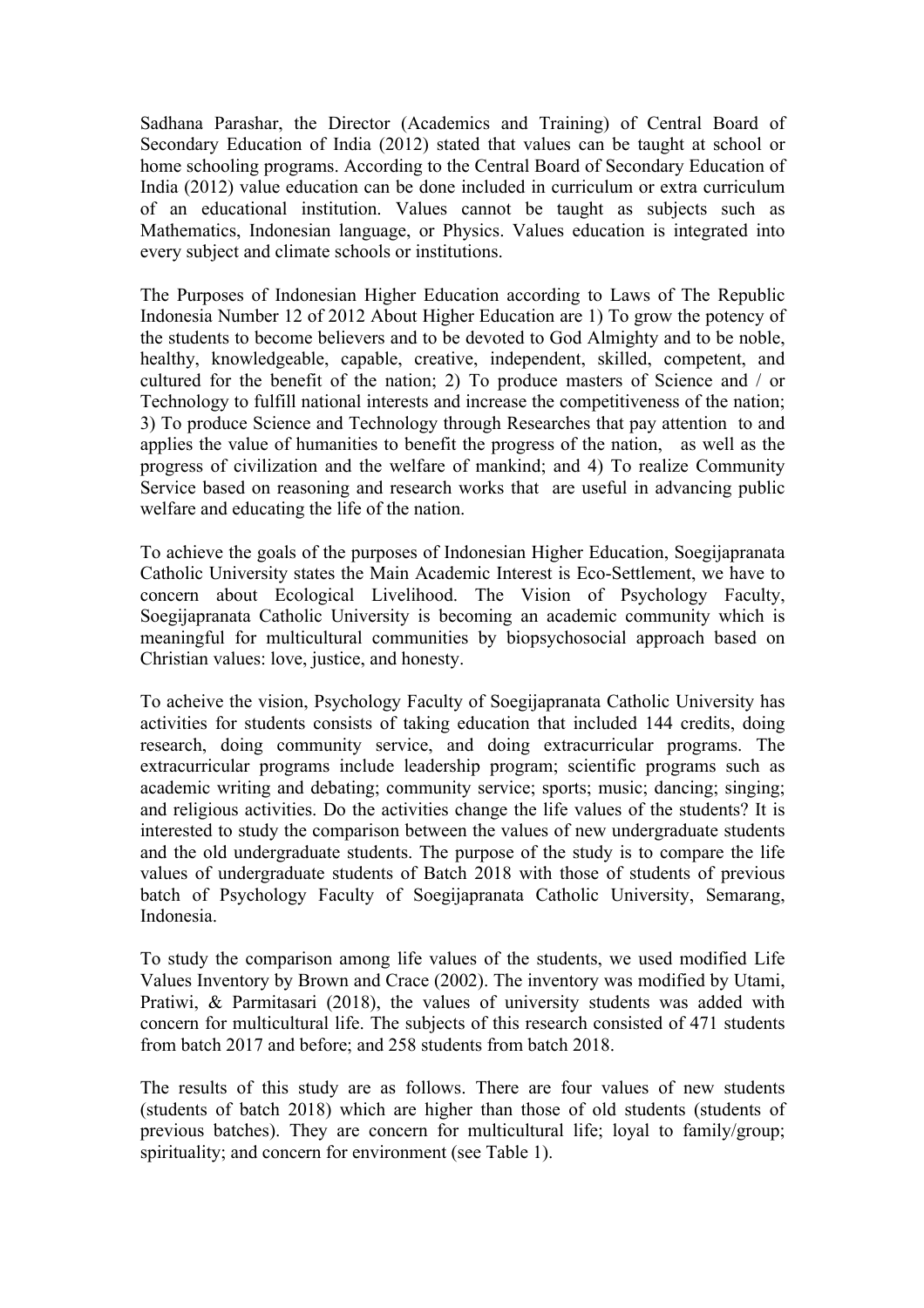| No. | Values                            | New Students<br>Mean | Old Students<br>Mean | t     | p     |
|-----|-----------------------------------|----------------------|----------------------|-------|-------|
| 1.  | Concern for<br>multicultural life | 4.51                 | 4.30                 | 4.262 | $***$ |
| 2.  | Loyal to family/ group            | 4.18                 | 3.89                 | 5.722 | $***$ |
| 3.  | Spirituality                      | 4.16                 | 4.01                 | 3.650 | $***$ |
| 4.  | Concern for<br>environment        | 4.09                 | 3.93                 | 3.443 | $***$ |

<sup>\*</sup>p< 0.05, \*\* p< 0.001

Table 1. The values that new students have higher score than those of old students

Table 2 shows that values related with independency, creativity, financial life, and sport of the students are lower than those of the old students.

| No. | Values         | New Students<br>Mean | Old Students<br>Mean |       | p      |
|-----|----------------|----------------------|----------------------|-------|--------|
| 1.  | Independency   | 3.88                 | 4.00                 | 2.227 | $\ast$ |
| 2.  | Creativity     | 3.41                 | 3.59                 | 3.630 | $***$  |
| 3.  | Financial Life | 3.24                 | 3.62                 | 6.204 | $***$  |
| 4.  | Sport          | 2.59                 | 2.87                 | 3.336 | $***$  |

 $*_{p<0.05,}$  \*\*  $p<0.001$ 

Table 2. The values that the new students have lower score than those of old students

Table 3 shows that there are four values that the score of new students and old students are similar.

| No. | Values      | New Students<br>Mean | Old Students<br>Mean | t     | p |
|-----|-------------|----------------------|----------------------|-------|---|
|     | Achievement | 3.82                 | 3.82                 | 0.158 |   |
| 2.  | Being loved | 3.68                 | 3.68                 | 0.087 |   |
| 3.  | Scientific  | 3.60                 | 3.65                 | 1.269 | ۰ |
| 4.  | Humility    | 3.23                 | 3.26                 | 0.428 |   |

 $\overline{\phantom{a}}$ 

Table 3. The values that new students have similar score with those of the old students

The research results are interested to be discussed. The research showed that 1) the new students think that concern for multicultural life, loyal to family/group, spirituality, and concern for environment are more important than the old students do. Reflective questions for us are "Do we fail to teach those values to our students?" Or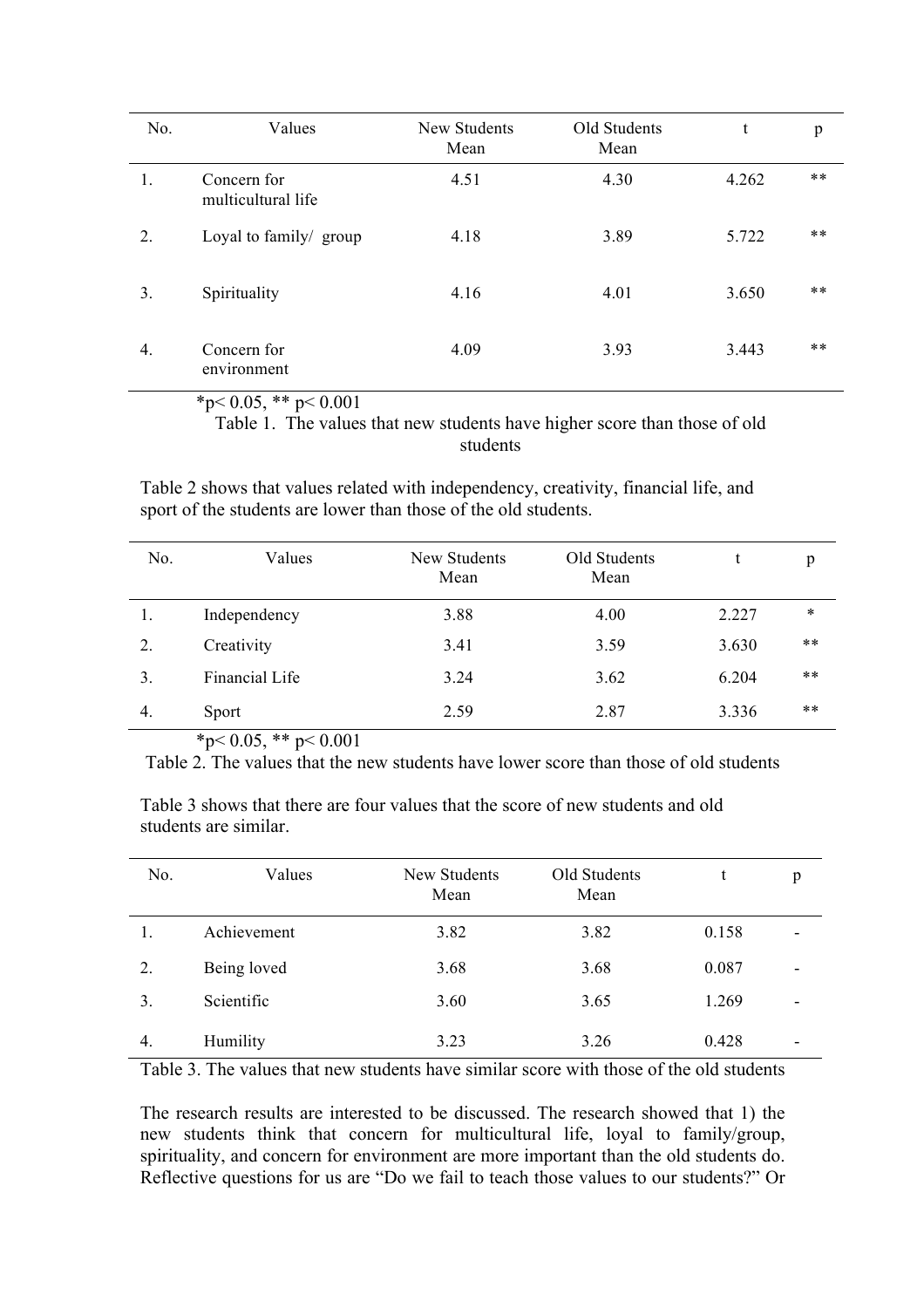"Are those values already famous among new generations that means those values are not our specialties anymore?" 2) The old students think that independency, creativity, financial life, and sport are more valuable than the new students do. Reflective questions for us are "Do the old students think about those because of their needs related with psychological developmental process as young adult?" Or "Do the old students think about that because of the study in our campus?" 3) There were four life values: achievement, being loved, scientific, and humility of the new students were not significantly different compare to those of the old students. According to Kulzhanova & Kulzhanova (2016), value orientations develop when a person gains social experience and masters the social, political, moral, and ethical ideals and immutable regulatory requirements to him or her as a member of society. The question is why the old and the new students have similar score of those values? Do they have similar social experience?

Based on my previous researches about the values of Psychology Students batch 2017 and before showed that 1) From 12 life values, only value of creativity and value of loyalty to family or group has significant correlation with the age of the students (r  $=0.128$ ; p<0.05 and r=-0.119; p<0.05). It shows that the older students has higher life value on creativity than the younger students, but they have lower value of the loyalty to family or group (Utami & Parmitasari, 2018a). 2) The highest score of the life values of the students is the concern for multicultural life (M=4.292). The position of the other values are that spirituality in the second position  $(M = 4.004)$ , and the lowest score is the life values of sport (M=2.859). It shows that sport is not much valuable for our students (Utami & Parmitasari, 2018b).

Based on my research about the effectiveness of General Education Program (Utami & Parmitasari, 2018), there was no significant difference on life values as well as personality and preference score of the 14 students before and after joining a General Education program. But, there were differences of the pretest score between students who did not and who did the live in program on "concern others" and "loyalty to family or group".

## **Conclusion**

- 1. The results showed that the determinants of life values of students are still questionable. The students have those values because of their individual condition, or because of their life experiences such as in school or in their own family.
- 2. The life values could not be changed by a temporary program such as short term general education program.
- 3. Long term research is needed.